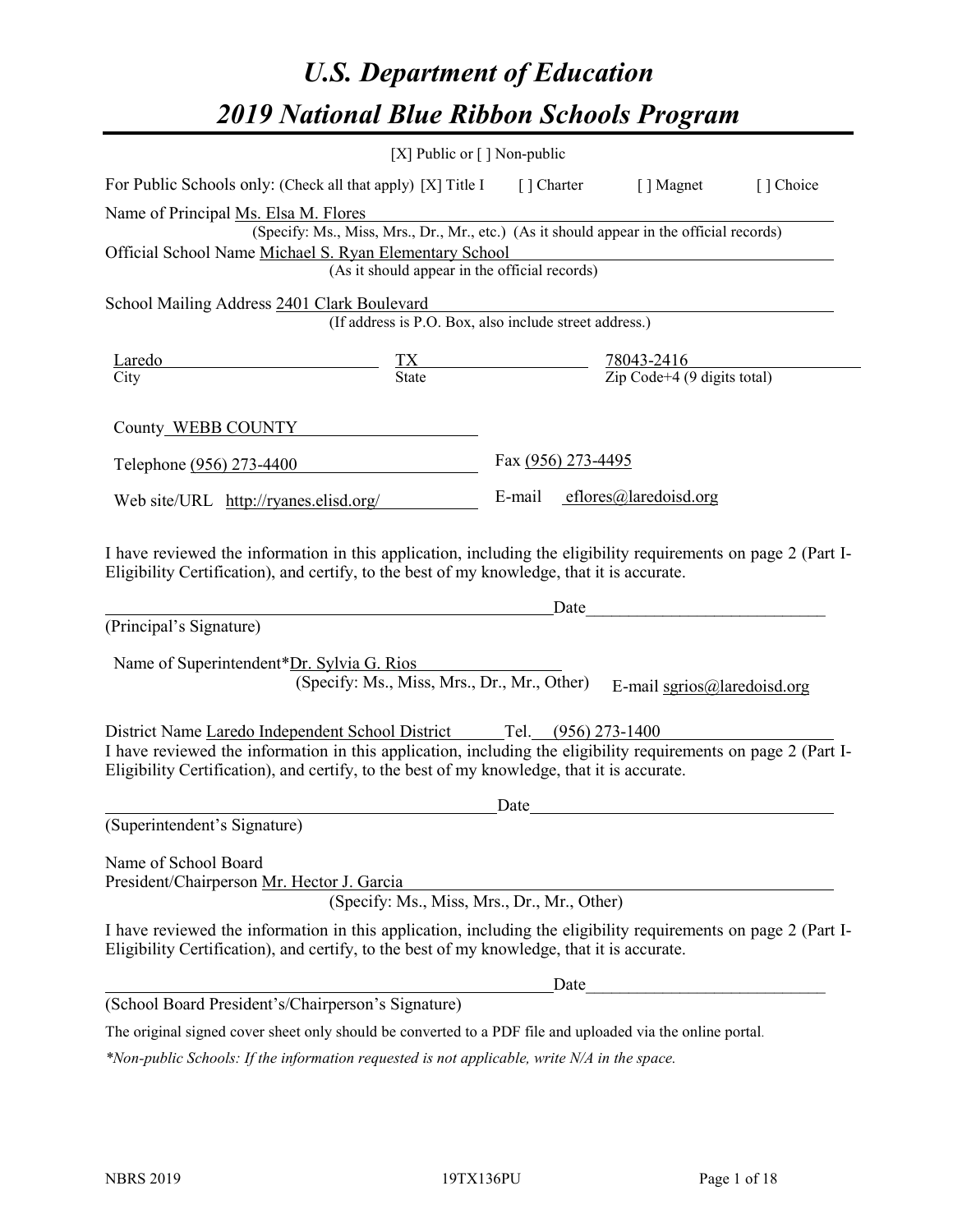The signatures on the first page of this application (cover page) certify that each of the statements below, concerning the school's eligibility and compliance with U.S. Department of Education and National Blue Ribbon Schools requirements, are true and correct.

1. All nominated public schools must meet the state's performance targets in reading (or English language arts) and mathematics and other academic indicators (i.e., attendance rate and graduation rate), for the all students group, including having participation rates of at least 95 percent using the most recent accountability results available for nomination.

2. To meet final eligibility, all nominated public schools must be certified by states prior to September 2019 in order to meet all eligibility requirements. Any status appeals must be resolved at least two weeks before the awards ceremony for the school to receive the award.

3. The school configuration includes one or more of grades K-12. Schools on the same campus with one principal, even a K-12 school, must apply as an entire school.

4. The school has been in existence for five full years, that is, from at least September 2013 and each tested grade must have been part of the school for the past three years.

5. The nominated school has not received the National Blue Ribbon Schools award in the past five years: 2014, 2015, 2016, 2017, or 2018.

6. The nominated school has no history of testing irregularities, nor have charges of irregularities been brought against the school at the time of nomination. If irregularities are later discovered and proven by the state, the U.S. Department of Education reserves the right to disqualify a school's application and/or rescind a school's award.

7. The nominated school has not been identified by the state as "persistently dangerous" within the last two years.

8. The nominated school or district is not refusing Office of Civil Rights (OCR) access to information necessary to investigate a civil rights complaint or to conduct a district-wide compliance review.

9. The OCR has not issued a violation letter of findings to the school district concluding that the nominated school or the district as a whole has violated one or more of the civil rights statutes. A violation letter of findings will not be considered outstanding if OCR has accepted a corrective action plan from the district to remedy the violation.

10. The U.S. Department of Justice does not have a pending suit alleging that the nominated school or the school district, as a whole, has violated one or more of the civil rights statutes or the Constitution's equal protection clause.

11. There are no findings of violations of the Individuals with Disabilities Education Act in a U.S. Department of Education monitoring report that apply to the school or school district in question; or if there are such findings, the state or district has corrected, or agreed to correct, the findings.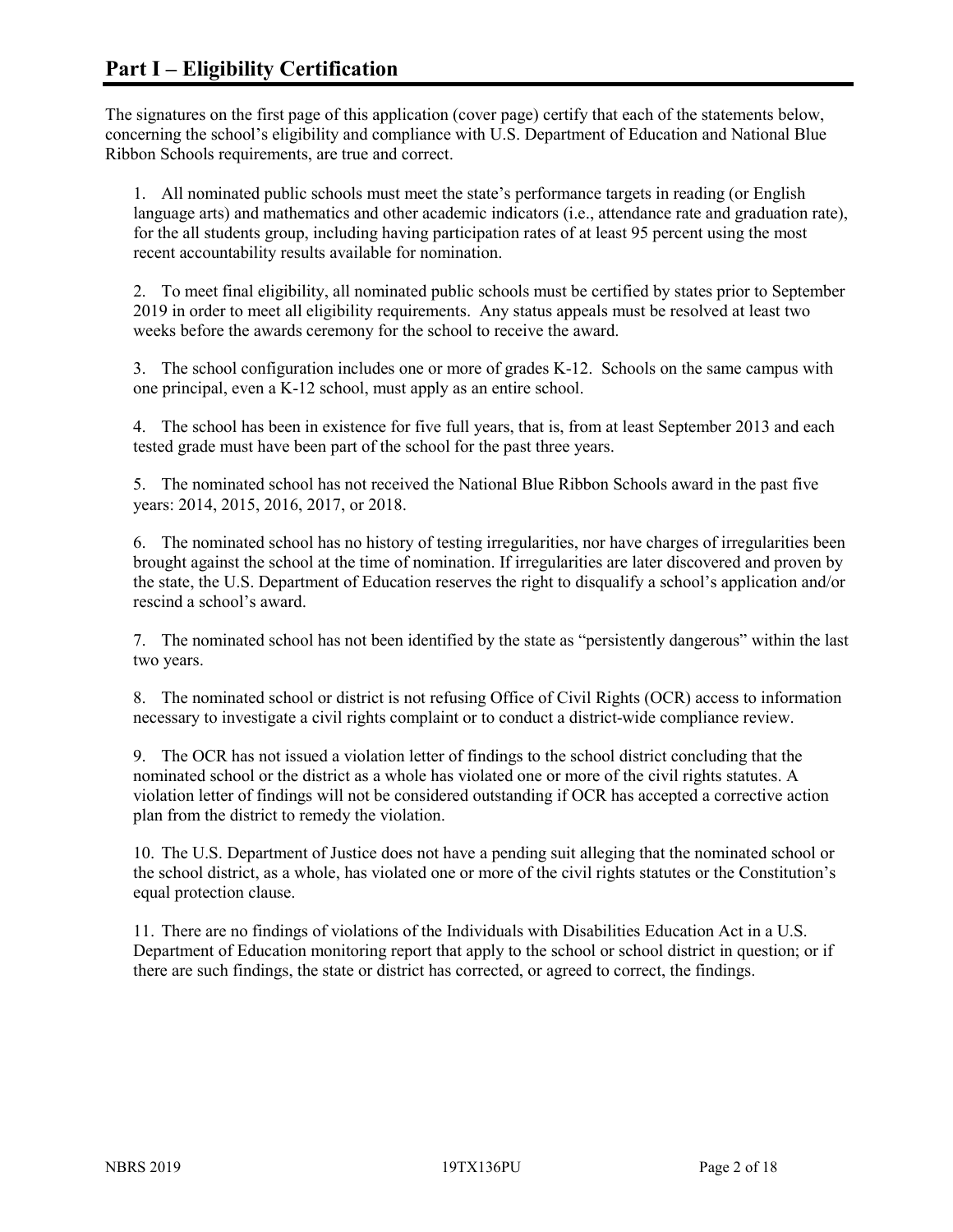#### **Data should be provided for the most recent school year (2018-2019) unless otherwise stated.**

# **DISTRICT**

1. Number of schools in the district  $20$  Elementary schools (includes K-8) (per district designation): 4 Middle/Junior high schools 5 High schools 0 K-12 schools

29 TOTAL

**SCHOOL** (To be completed by all schools)

2. Category that best describes the area where the school is located:

[X] Urban or large central city [ ] Suburban [] Rural or small city/town

3. Number of students as of October 1, 2018 enrolled at each grade level or its equivalent in applying school:

| Grade                           | # of         | # of Females   | <b>Grade Total</b> |
|---------------------------------|--------------|----------------|--------------------|
|                                 | <b>Males</b> |                |                    |
| <b>PreK</b>                     | 72           | 74             | 146                |
| K                               | 52           | 61             | 113                |
| 1                               | 69           | 44             | 113                |
| $\mathbf{2}$                    | 45           | 64             | 109                |
| 3                               | 55           | 65             | 120                |
| 4                               | 60           | 55             | 115                |
| 5                               | 64           | 60             | 124                |
| 6                               | 0            | $\theta$       | 0                  |
| 7                               | 0            | $\theta$       | 0                  |
| 8                               | 0            | 0              | 0                  |
| 9                               | 0            | $\overline{0}$ | 0                  |
| 10                              | 0            | $\theta$       | 0                  |
| 11                              | 0            | $\theta$       | 0                  |
| 12 or higher                    | 0            | $\theta$       | 0                  |
| <b>Total</b><br><b>Students</b> | 417          | 423            | 840                |

\*Schools that house PreK programs should count preschool students **only** if the school administration is responsible for the program.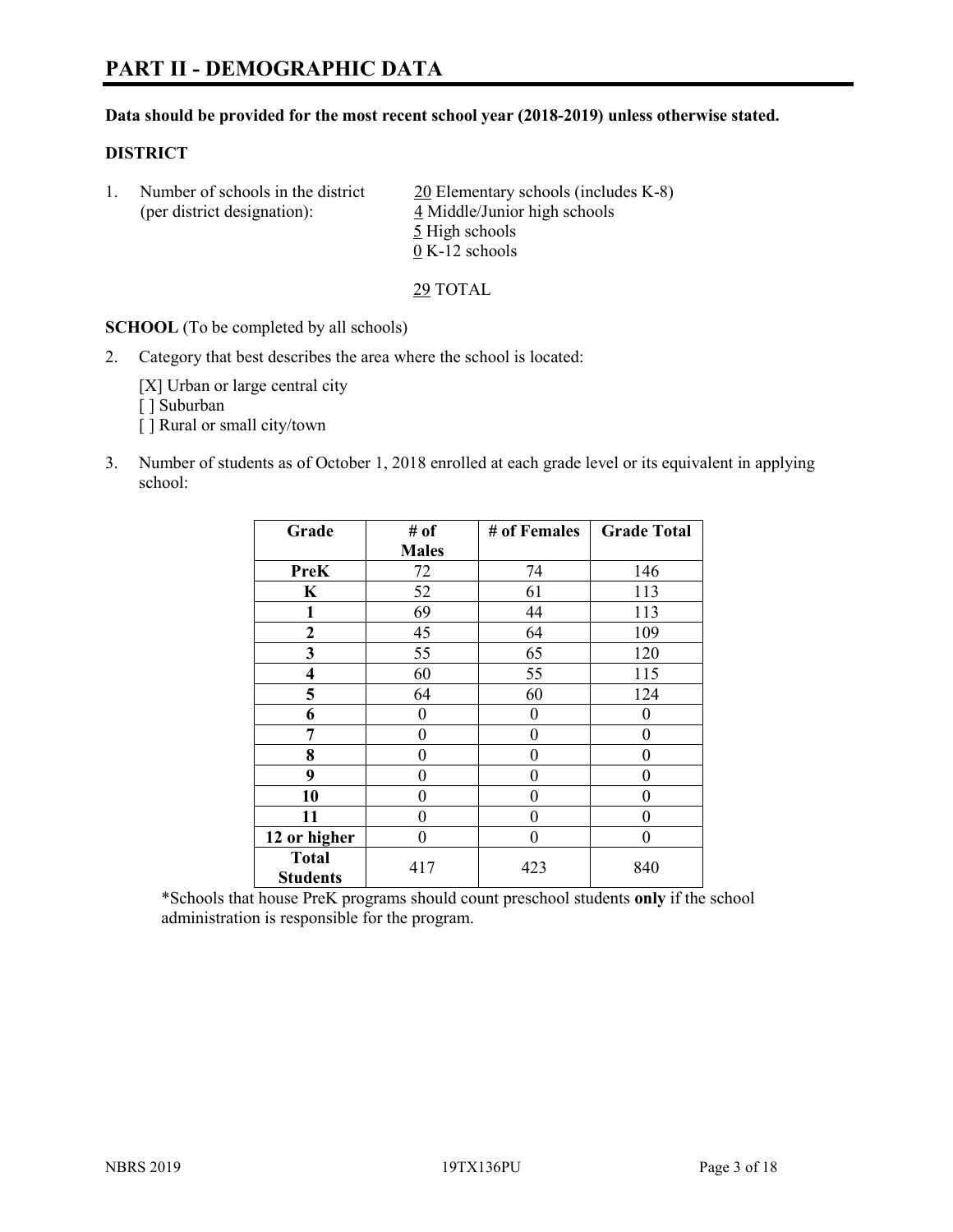4. Racial/ethnic composition of  $0\%$  American Indian or Alaska Native the school (if unknown, estimate): 0 % Asian 0 % Black or African American 99 % Hispanic or Latino

0 % Native Hawaiian or Other Pacific Islander

- 0 % White
- 1 % Two or more races
	- **100 % Total**

(Only these seven standard categories should be used to report the racial/ethnic composition of your school. The Final Guidance on Maintaining, Collecting, and Reporting Racial and Ethnic Data to the U.S. Department of Education published in the October 19, 2007 *Federal Register* provides definitions for each of the seven categories.)

5. Student turnover, or mobility rate, during the 2017 – 2018 school year: 15%

If the mobility rate is above 15%, please explain.

The mobility rate at Ryan Elementary is at 15% because some students are doubled up with other family members or they reside in rental properties within the area. Thus, families move as they rent or purchase in other parts of the city.

This rate should be calculated using the grid below. The answer to (6) is the mobility rate.

| <b>Steps For Determining Mobility Rate</b>    | Answer |
|-----------------------------------------------|--------|
| (1) Number of students who transferred to     |        |
| the school after October 1, 2017 until the    | 63     |
| end of the 2017-2018 school year              |        |
| (2) Number of students who transferred        |        |
| from the school after October 1, 2017 until   | 75     |
| the end of the 2017-2018 school year          |        |
| (3) Total of all transferred students [sum of | 138    |
| rows $(1)$ and $(2)$ ]                        |        |
| (4) Total number of students in the school as |        |
| of October 1, 2017                            | 902    |
| $(5)$ Total transferred students in row $(3)$ |        |
| divided by total students in row (4)          | 0.15   |
| $(6)$ Amount in row $(5)$ multiplied by 100   | 15     |

6. English Language Learners (ELL) in the school: 58 %

484 Total number ELL

Specify each non-English language represented in the school (separate languages by commas): Spanish

7. Students eligible for free/reduced-priced meals:  $86\%$ Total number students who qualify:  $\frac{721}{ }$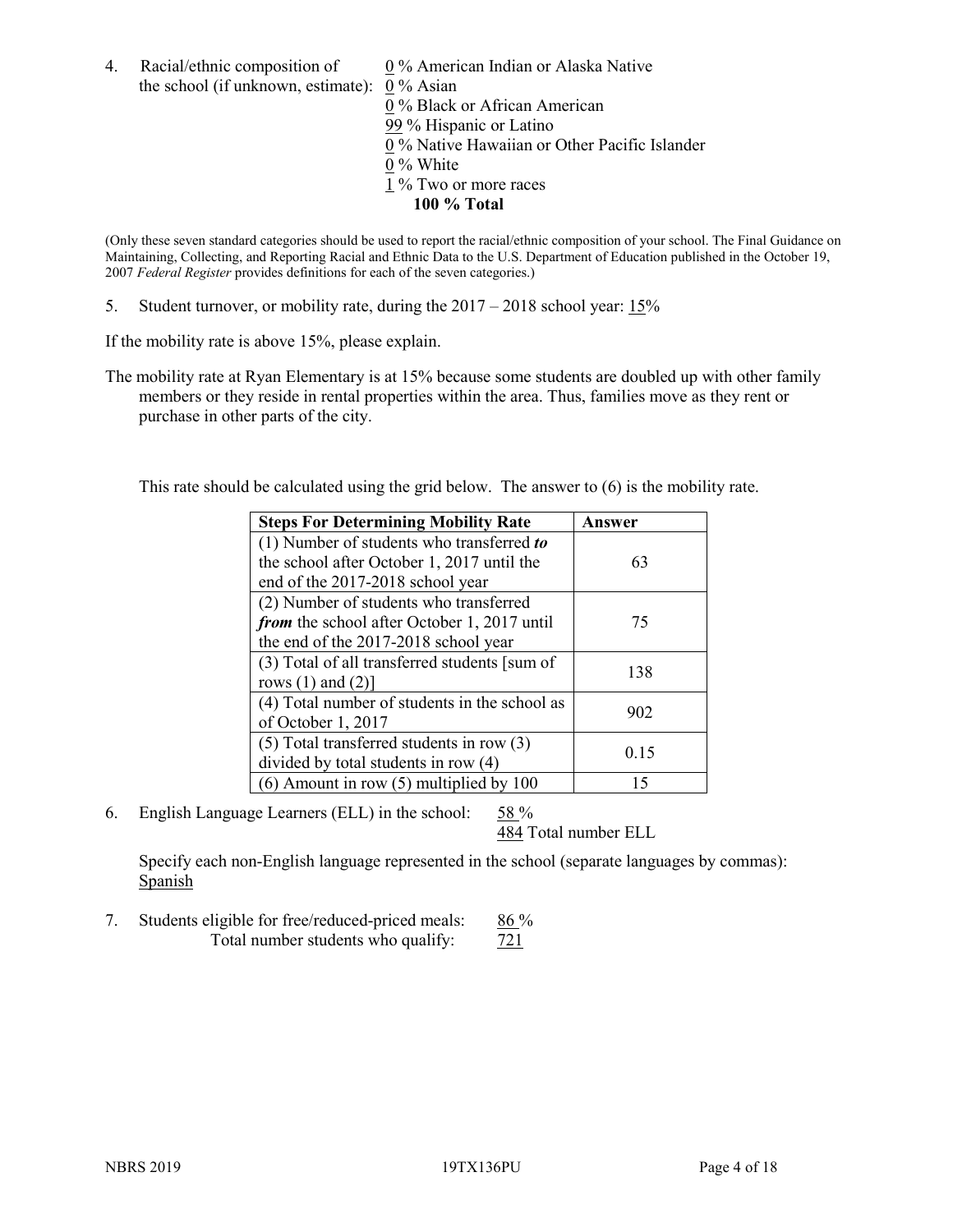51 Total number of students served

Indicate below the number of students with disabilities according to conditions designated in the Individuals with Disabilities Education Act. Do not add additional conditions. It is possible that students may be classified in more than one condition.

| 2 Autism                  | 0 Multiple Disabilities                 |
|---------------------------|-----------------------------------------|
| 0 Deafness                | 1 Orthopedic Impairment                 |
| 0 Deaf-Blindness          | 26 Other Health Impaired                |
| 0 Developmental Delay     | 13 Specific Learning Disability         |
| 16 Emotional Disturbance  | 17 Speech or Language Impairment        |
| 2 Hearing Impairment      | 0 Traumatic Brain Injury                |
| 1 Intellectual Disability | 0 Visual Impairment Including Blindness |

- 9. Number of years the principal has been in her/his position at this school:  $6$
- 10. Use Full-Time Equivalents (FTEs), rounded to nearest whole numeral, to indicate the number of school staff in each of the categories below:

|                                                                                                                                                                                                                              | <b>Number of Staff</b> |
|------------------------------------------------------------------------------------------------------------------------------------------------------------------------------------------------------------------------------|------------------------|
| Administrators                                                                                                                                                                                                               | 3                      |
| Classroom teachers including those<br>teaching high school specialty<br>subjects, e.g., third grade teacher,<br>history teacher, algebra teacher.                                                                            | 44                     |
| Resource teachers/specialists/coaches<br>e.g., reading specialist, science coach,<br>special education teacher, technology<br>specialist, art teacher, etc.                                                                  | 6                      |
| Paraprofessionals under the<br>supervision of a professional<br>supporting single, group, or classroom<br>students.                                                                                                          | 22                     |
| Student support personnel<br>e.g., school counselors, behavior<br>interventionists, mental/physical<br>health service providers,<br>psychologists, family engagement<br>liaisons, career/college attainment<br>coaches, etc. | 11                     |

11. Average student-classroom teacher ratio, that is, the number of students in the school divided by the FTE of classroom teachers, e.g.,  $22:1$  22:1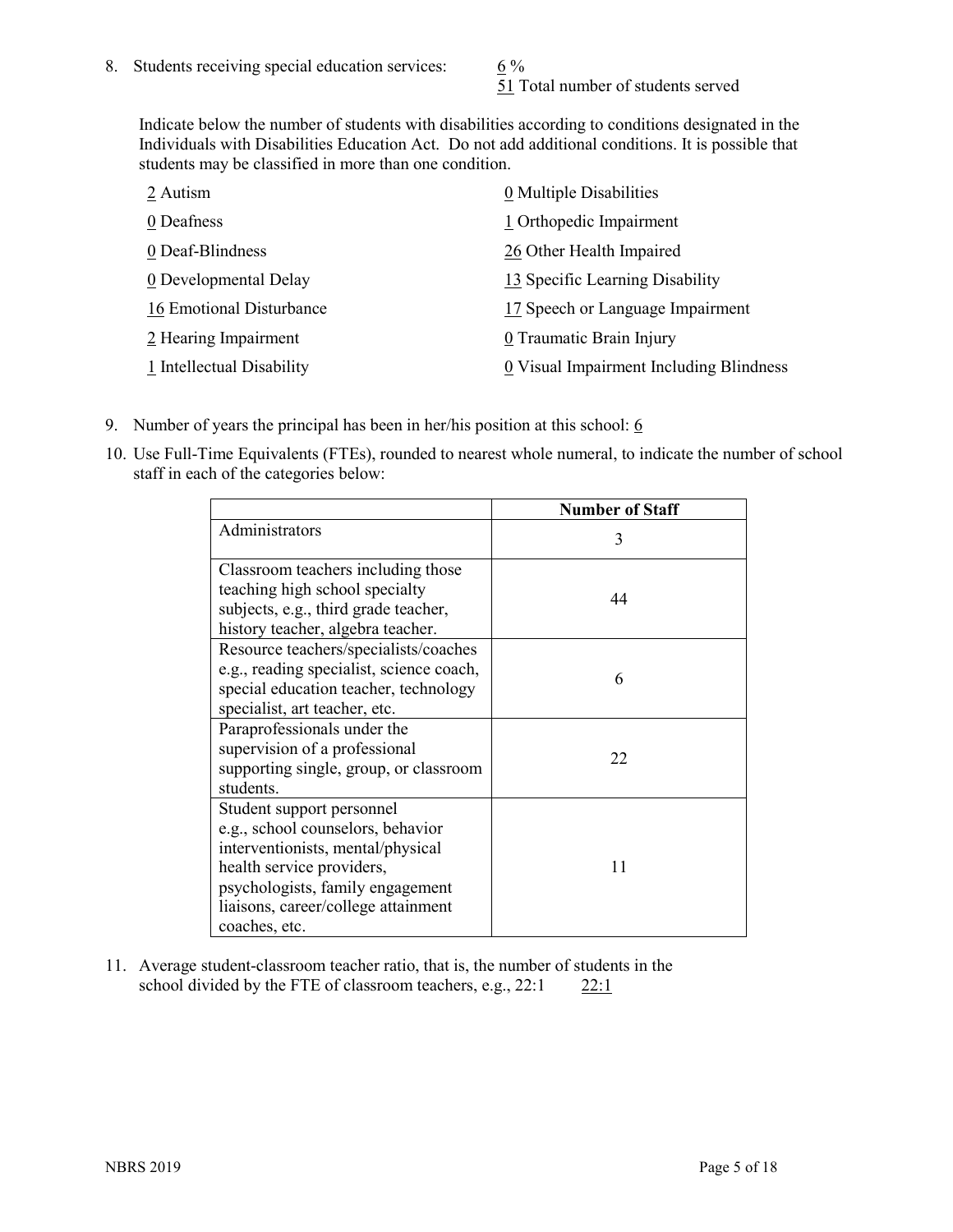12. Show daily student attendance rates. Only high schools need to supply yearly graduation rates.

| <b>Required Information</b> | 2017-2018 | 2016-2017 | $2015 - 2016$ | 2014-2015 | 2013-2014 |
|-----------------------------|-----------|-----------|---------------|-----------|-----------|
| Daily student attendance    | 98%       | 98%       | 97%           | 96%       | $97\%$    |
| High school graduation rate | $0\%$     | $0\%$     | $0\%$         | $9\%$     | $0\%$     |

#### 13. **For high schools only, that is, schools ending in grade 12 or higher.**

Show percentages to indicate the post-secondary status of students who graduated in Spring 2018.

| <b>Post-Secondary Status</b>                  |       |
|-----------------------------------------------|-------|
| Graduating class size                         |       |
| Enrolled in a 4-year college or university    | $0\%$ |
| Enrolled in a community college               | 0%    |
| Enrolled in career/technical training program | $0\%$ |
| Found employment                              | $0\%$ |
| Joined the military or other public service   | $0\%$ |
| Other                                         | $0\%$ |

14. Indicate whether your school has previously received a National Blue Ribbon Schools award. Yes No X

If yes, select the year in which your school received the award.

15. In a couple of sentences, provide the school's mission or vision statement.

M.S. Ryan is committed to developing and educating all its students by providing a relevant and challenging curriculum through innovative programs and effective use of resources in a safe and nurturing environment.

16. **For public schools only**, if the school is a magnet, charter, or choice school, explain how students are chosen to attend.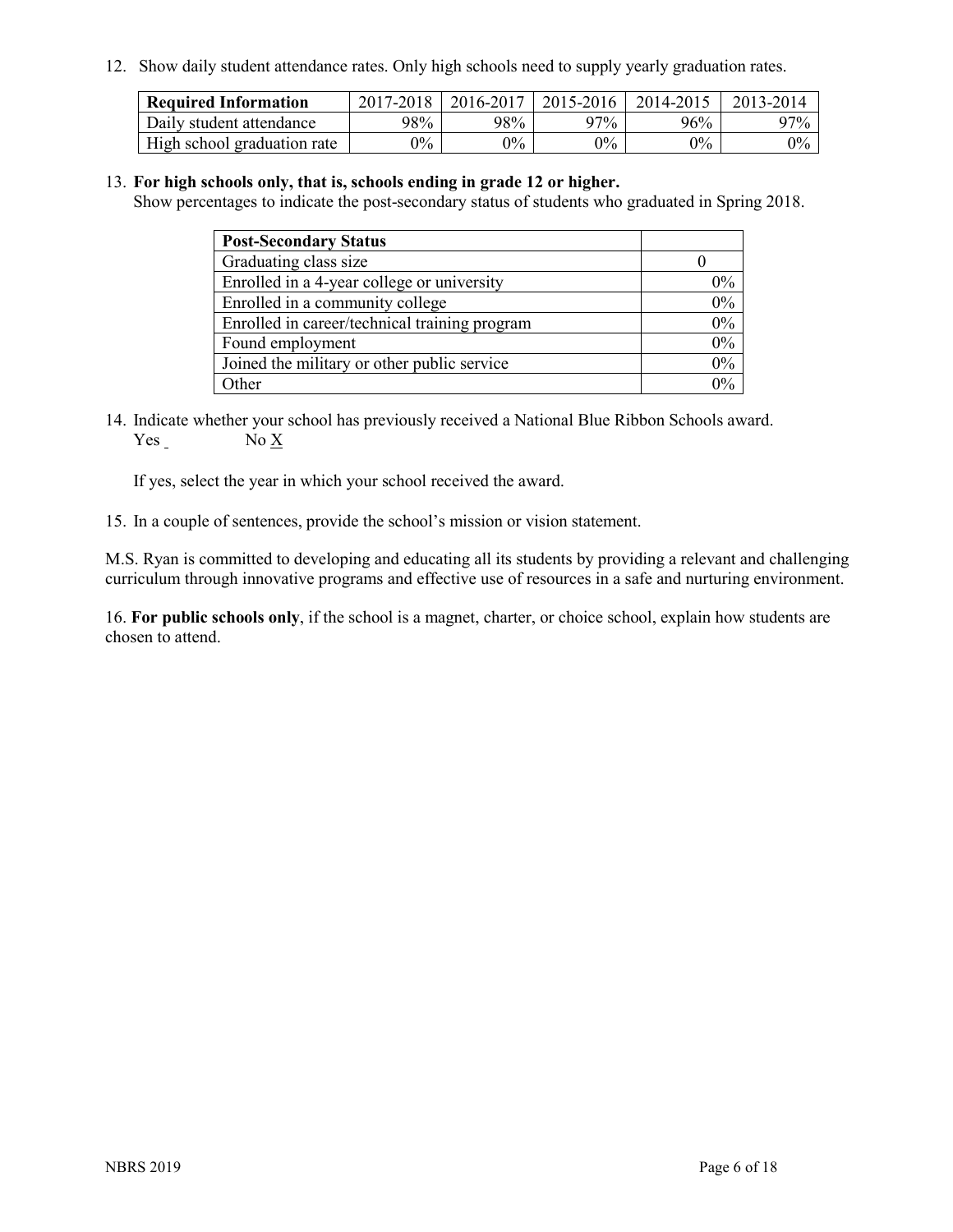# **PART III – SUMMARY**

Michael S. Ryan Elementary (RES) is one of 20 elementary schools in the Laredo Independent School District (LISD) in Laredo, Texas. Established September 1953 in the affluent Heights neighborhood, the well-known school bears the name of a local architect, former member of the LISD Board of Trustees, and elected county official of that era. Built to meet the needs of a growing city tasked with educating the children of pilot trainees from around the country at the Laredo Air Force Base, the school has a rich history and tradition of academic excellence. Many of its former students have moved on to become highly successful and prominent members of the community including physicians, attorneys, businesspersons, and educators. Fast-forward 60 years; much has changed since Ryan Elementary opened its doors. The airbase closed; however, business has boomed. Located on the U.S.-Mexico border, Laredo is the nation's largest inland port of entry and the largest border crossing for goods traded between the U.S. and Mexico. With a population of more than 260,650 residents, residential development has spread all around Laredo to meet the needs of a growing city. The neighborhood has, therefore, changed, as have its demographics. RES data reports that 98.7% of the students are Hispanic, 1.3% other (.7% White, .2% American Indian, .2% two or more races, .1% Black/African American), 87% are economically disadvantaged, and 65% are considered at risk. RES is currently home to 840 students from pre-kindergarten through fifth grade, 107 staff members, and three administrators, making it one of the largest inner-city elementary schools in the land-locked LISD. After several remodeling projects and additions to the original structure, a modern school facility was rebuilt in 2006. Despite changes in the school's population and physical appearance, the expectations of high achievement and student success at Ryan Elementary remain the same.

RES encompasses a unique community that reflects its vibrant cultures. The school embraces the diversity of its students and their families and uses this diversity in opportunities for learning and sharing. School staff appreciates the value of parental involvement and, therefore, build partnerships that encourage ongoing communication. RES prides itself in engaging the community in a variety of activities held throughout the year and promoting good citizenship while ensuring that all students develop academically and culturally. Following the school's mission, the faculty and staff at RES are committed to developing and educating all students by providing a relevant and challenging curriculum through innovative programs and the effective use of resources in a safe and nurturing environment.

Instructional programs for all demographics including Bilingual/English learners (ELs), gifted and talented (GT), and special education (SE) are utilized to meet the individual needs of all students. RES offers "Trailblazer Classes" for the GT or high-performing students in first through fifth grade. In second through fifth grade, classes are departmentalized with teachers who are highly trained experts in core content areas such as English language arts/reading, math, science, and social studies. This allows teachers greater ability to differentiate their instruction for learners at all levels.

RES promotes the long-term development of its students by addressing their physical, emotional, and social needs with the help of school support staff. Counselors coordinate school presentations and assemblies throughout the year to cultivate social skills and help build character. School nurses assist in meeting the physical and developmental needs of all students through ongoing screenings and health services. To enhance their physical well-being, students attend daily physical education (PE) classes that incorporate exercise, sportsmanship, good eating habits, and healthy competition. Further promoting "Bobcat Pride" and school spirit, parent/community volunteers facilitate student participation in extra-curricular clubs and teams such as sports, choir, technology, chess, and the dance team.

Instructional planning is critical and highly valued for school staff, acknowledging that effective instruction requires careful preparation. This systemic approach to planning allows for intentional teaching that targets the rigor of the state curriculum while addressing each student's learning needs. In further developing each student's full potential, RES staff maximizes the instructional day by adhering to a structured schedule. Beginning with a free "Grab-n-Go" style breakfast that students enjoy in their classroom, instruction begins promptly at 7:45 a.m. Instructional intervention and enrichment opportunities are offered to students within the schedule, ending the day at 3:30 p.m.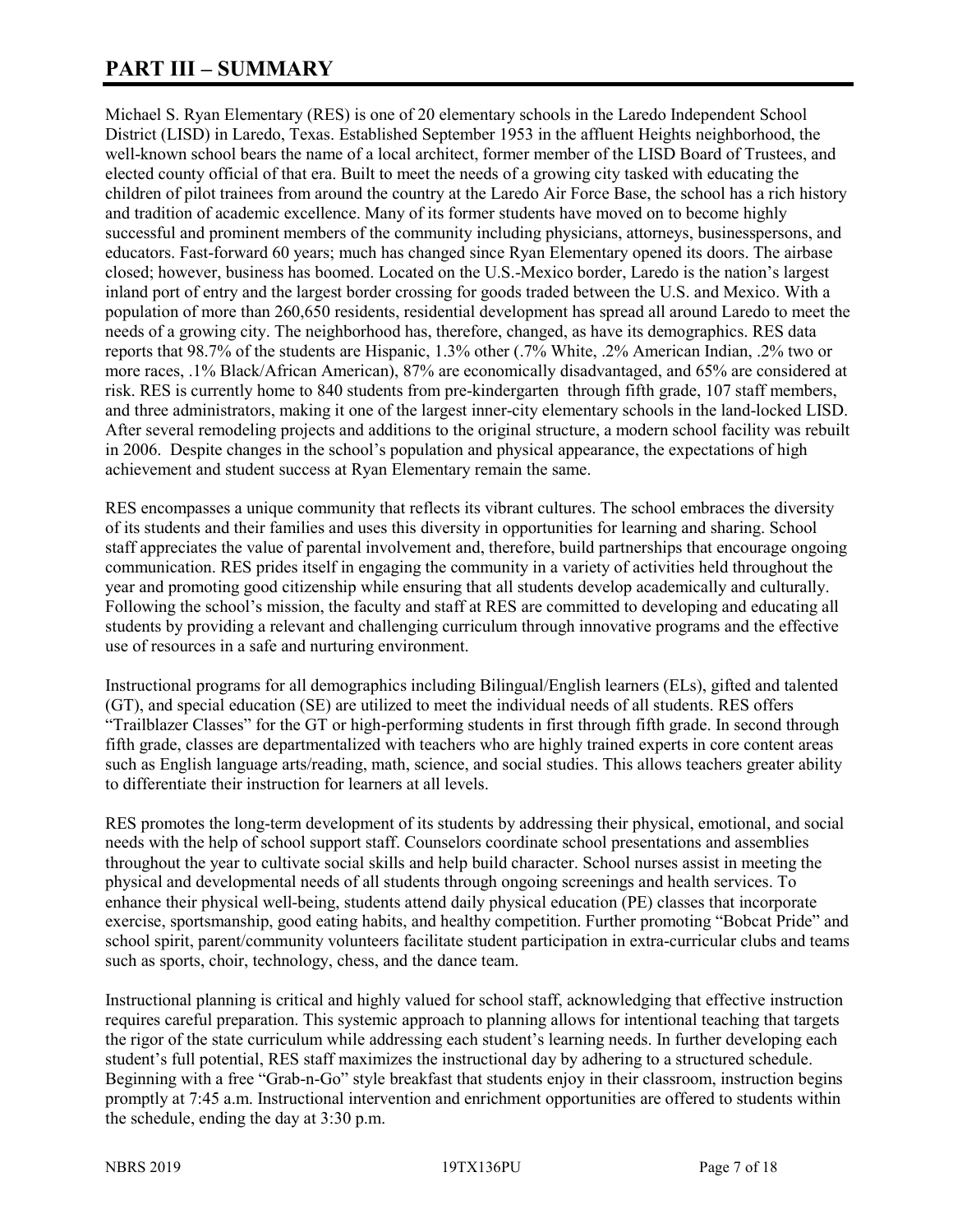Ryan Elementary strives for student success in all areas. The school staff remains committed to ensuring high performance for all demographics. Favorable outcomes in student performance are a direct result of the staff's focus on student academic achievement. For the last two years, the school has met the "Closing the Gap" index in the State of Texas Accountability System, specifically when comparing the scores of all students with those in subgroups. RES has also earned all six of the possible Academic Distinction Designations granted by the Texas Education Agency (TEA). Additionally, in the last four years the school has had a rate increase in average daily attendance (ADA) from 96.9% to 98.1%. With high expectations and great commitment, RES continues to educate all students for lifelong success.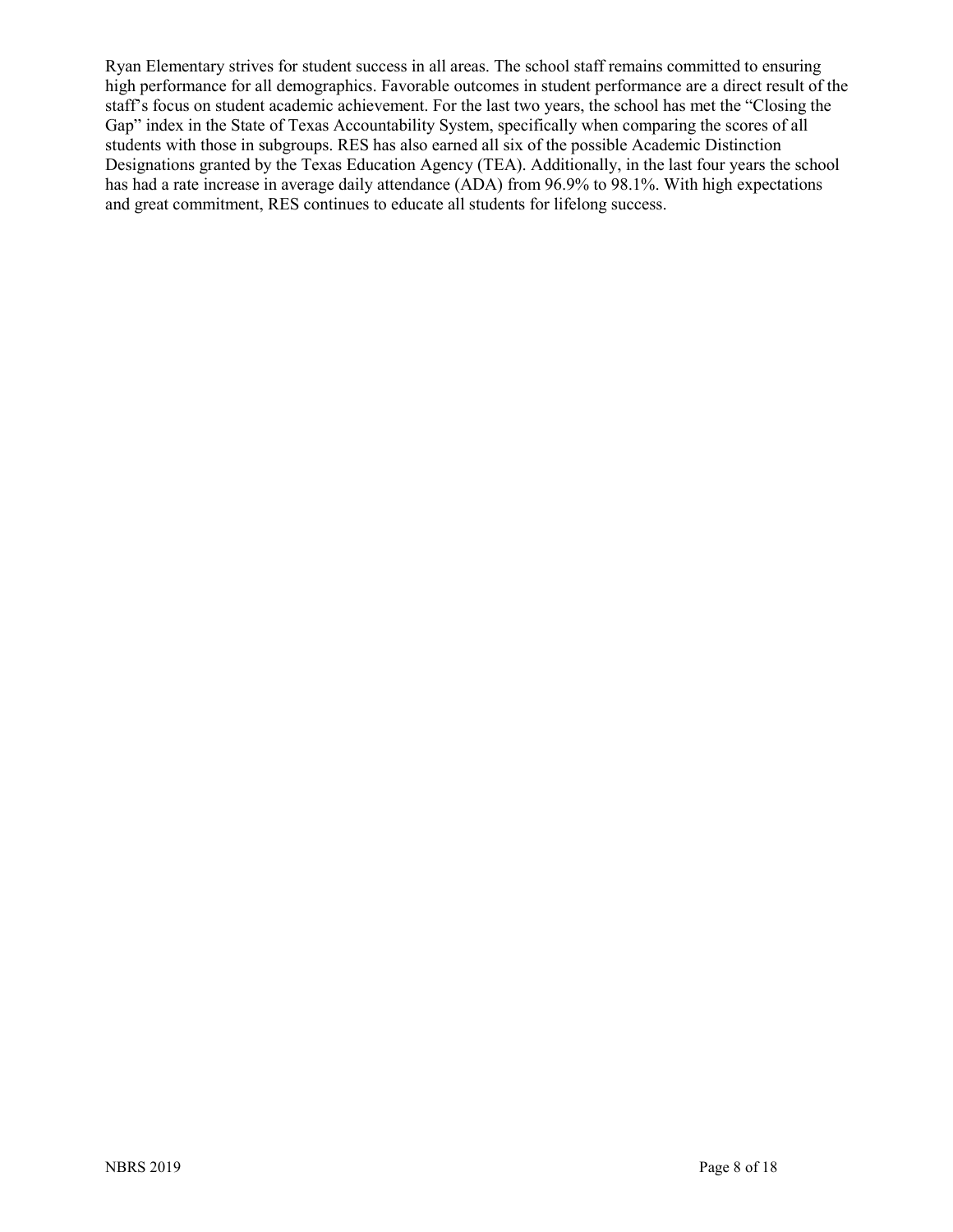# **1. Core Curriculum:**

# **1a. Reading/English language arts:**

The curriculum utilized at RES as the foundation to target academic success is the Learning Educational Alignment Document (LEAD), LISD's scope and sequence. This document provides a framework for teachers that incorporates the Texas Essential Knowledge and Skills (TEKS), College and Career Readiness Standards (CCRS), and the English Language Proficiency Standards (ELPS) for the English learner (EL). The LEAD is available to pre-k through fifth grade teachers. It is designed as a cohesive combination of instructional units in all core subjects. The LEAD assists teachers in taking the students from standards to core concepts to life skills. This curriculum guide and the teachers' effective use have helped RES be successful in closing the achievement gap.

The English language arts/reading (ELAR) curricula at RES incorporate the TEKS, CCRS, and the ELPS. ELAR teachers use various instructional approaches along with assessment data to improve student performance. ELAR teachers from kindergarten through fifth grade incorporate a balanced literacy approach. Instruction occurs daily in a 90-minute block for whole and small group instruction, along with an additional daily 30-minute intervention/enrichment block. Teachers in the primary grades provide explicit instruction of phonemic awareness, phonics, vocabulary, and comprehension skills through guided reading. They include literacy centers that sustain foundational reading and language skills. Teachers also use the direct instruction approach and provide a daily read aloud of an authentic text. They use videos and documentaries as extensions. They also use literature to direct novel studies and to conduct book talks. They incorporate poetry readings, play productions, and research projects. In addition, ELAR teachers provide prescriptive, guided instruction during the intervention/enrichment block. All ELAR teachers evaluate and document student progress. At the beginning, middle, and end of the year pre-kindergarten students are administered the Center for Improving the Readiness of Children for Learning and Education (CIRCLE) assessments, while kindergarten through second graders are assessed with the Texas Primary Reading Inventory (TPRI). ELAR instructional deans develop curriculum-based assessments (CBAs) to be administered every six weeks to first through fifth grade students. Administrators and teachers use information derived from these assessments to develop instruction, intervention plans, and to provide feedback to students and parents to improve student performance.

#### **1b. Mathematics:**

The math curriculum at RES is aligned to the TEKS, CCRS, and ELPS. LISD's math LEAD facilitates instruction, lists best practices, and actively engages students in their learning within a daily 60-65 minute instructional block. It provides investigations and explorations with meaningful real-world problems. Pre-k through fifth grade math teachers plan lessons comprised with instructional activities that are learner centered and that emphasize inquiry. From primary grade students learning to identify numbers with the "number of the week" to third through fifth graders learning basic algebraic functions, students begin to make real-life connections. Math teachers deliver instruction with manipulatives and other tools making problems concrete. They incorporate cooperative learning groups using games to enhance learning and improve acquisition and retention. To promote reflective thinking and encourage purposeful math discussions among their students, teachers use strategies such as "Inside/Outside Circle" or "Stir the Class." Aside from building community in the classroom, these strategies help teachers identify student understanding and areas needing clarity. RES math teachers provide whole-group instruction to introduce new concepts and skills with structured activities allowing students to explore, explain, extend, and evaluate their own progress. Math teachers at RES break down knowledge and skills into small steps and use cognitive modeling when teaching a skill. They recognize that to make connections and develop understanding, scaffolding math experiences contribute to student engagement. With guided and independent practice, students gradually assume the responsibility of demonstrating the target skill. To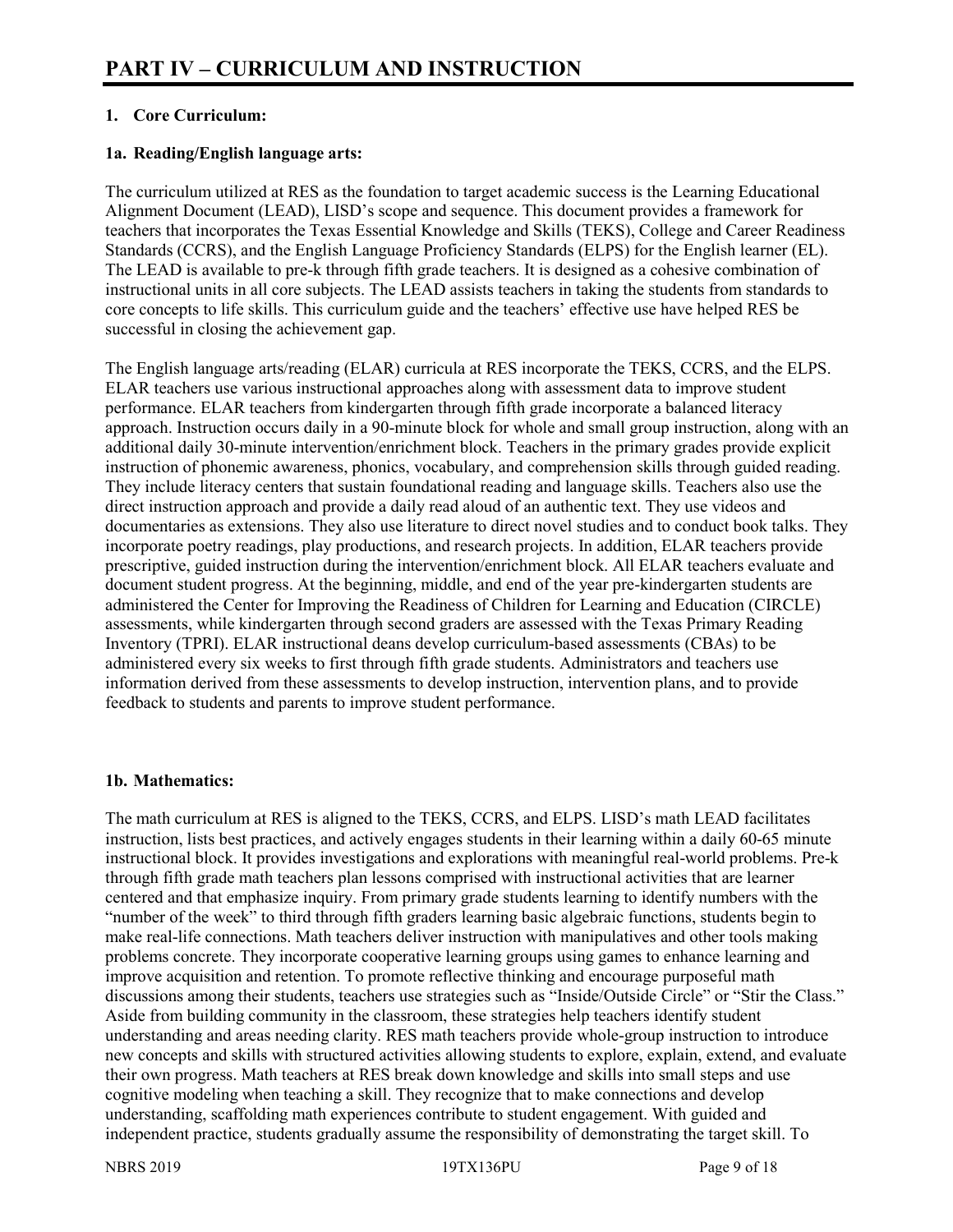identify patterns of difficulty or misunderstanding, math teachers administer progress-monitoring and summative assessments. Pre-kindergarten teachers conduct CIRCLE assessments three times a year to evaluate student performance in math literacy and foundation skills. Teachers in first through fifth grade administer summative CBAs every six weeks. Results from these assessments are used to monitor student learning and to identify strengths and weaknesses, thereby further improving student performance.

# **1c. Science:**

The RES science curriculum, aligned to the TEKS standards, encompasses instruction in physical, earth, and life science from pre-kindergarten through fifth grade. Using LISD's science LEAD as their guide, teachers deliver science lessons to their students daily within a 65-minute block. Students use science as an inquiry in further developing their understanding of scientific concepts and processing skills. Teachers use multiple representations when introducing new vocabulary terms such as pictures, posters, anchor charts, models, and videos to implement a concept-building approach. This provides students the opportunity to arrive at the definition of terms using their own words and understanding for better retention. Through carefully planned observations and investigations in and outside the school, teachers are able to help students develop skills needed to foster a solid science foundation. Experimental investigations, both in science labs and through virtual labs, allow the application of processing skills and concept knowledge to practice the scientific method. Teachers emphasize the importance of science notebooks and journals for notetaking and the collection of data to derive conclusions. Through journaling, teachers have students respond to prompts and inquiry-based questions that require justification. From kindergarteners differentiating between living and nonliving organisms in their classroom science center to fifth graders comparing structures and functions of local species and their survival hands-on while visiting the Vergara Environmental Science Center at Laredo College, students are able to apply the knowledge and skills they have developed and acquired across the curriculum throughout their years at Ryan. RES science teachers have been able to integrate detailed, highly engaging, teacher-guided, and student-centered lessons that have maximized student learning and yielded high levels of student achievement. The curriculum uses summative assessments to monitor student learning and progress.

# **1d. Social studies/history/civic learning and engagement**

The social studies curriculum at RES is aligned to the TEKS, CCRS, and ELPS. Social studies teachers follow the LEAD 30 minutes daily. This curriculum incorporates a combination of resources that allow for teacher personalization. It includes model lessons, assessments, and other resources that enable students to understand, participate in, and make informed decisions about their world. It allows students to build a strong foundation in history, geography, economics, government, citizenship, culture, technology, society, and social studies skills. LISD's social studies curriculum from pre-kindergarten to fifth grade assists in preparing and developing mindful, active citizens who understand the importance of patriotism and can function in today's society. Teachers use clarification documents, providing specificities to each of the student expectations and better clarity of misconceptions. Through learning centers and thematic units, teachers in the primary grades introduce students to topics such as communities, community helpers, cultural celebrations, and citizenship. Pre-k and kindergarten students learn folkloric dances, dress in traditional Mexican attire, and play games like "Loteria" with their grandparents at the annual Mexican Independence-Grandparents' Day Celebration. In first through fifth grade, students learn about good citizenship through lessons in patriotism, the importance of community involvement, and the responsibility in giving of themselves through community service. Students participate in mock elections coordinated by the LISD Social Studies and Technology Departments to promote civic participation and patriotism. Teachers and the school's Digital Learning Specialist schedule long distance webinars coordinated with other schools within the community and throughout Texas. Along with LISD's social studies deans, teachers take full advantage of local historical societies and organizations who promote cultural heritage by planning group presentations and field site visits to historical landmarks. At the conclusion of the Texas Revolution unit, fourth-grade teachers plan an annual field trip to the Alamo in San Antonio, Texas, allowing their students to experience the significance of Texas history. The curriculum at RES incorporates various methods to evaluate students' academic readiness and skill progress through formative and summative assessments.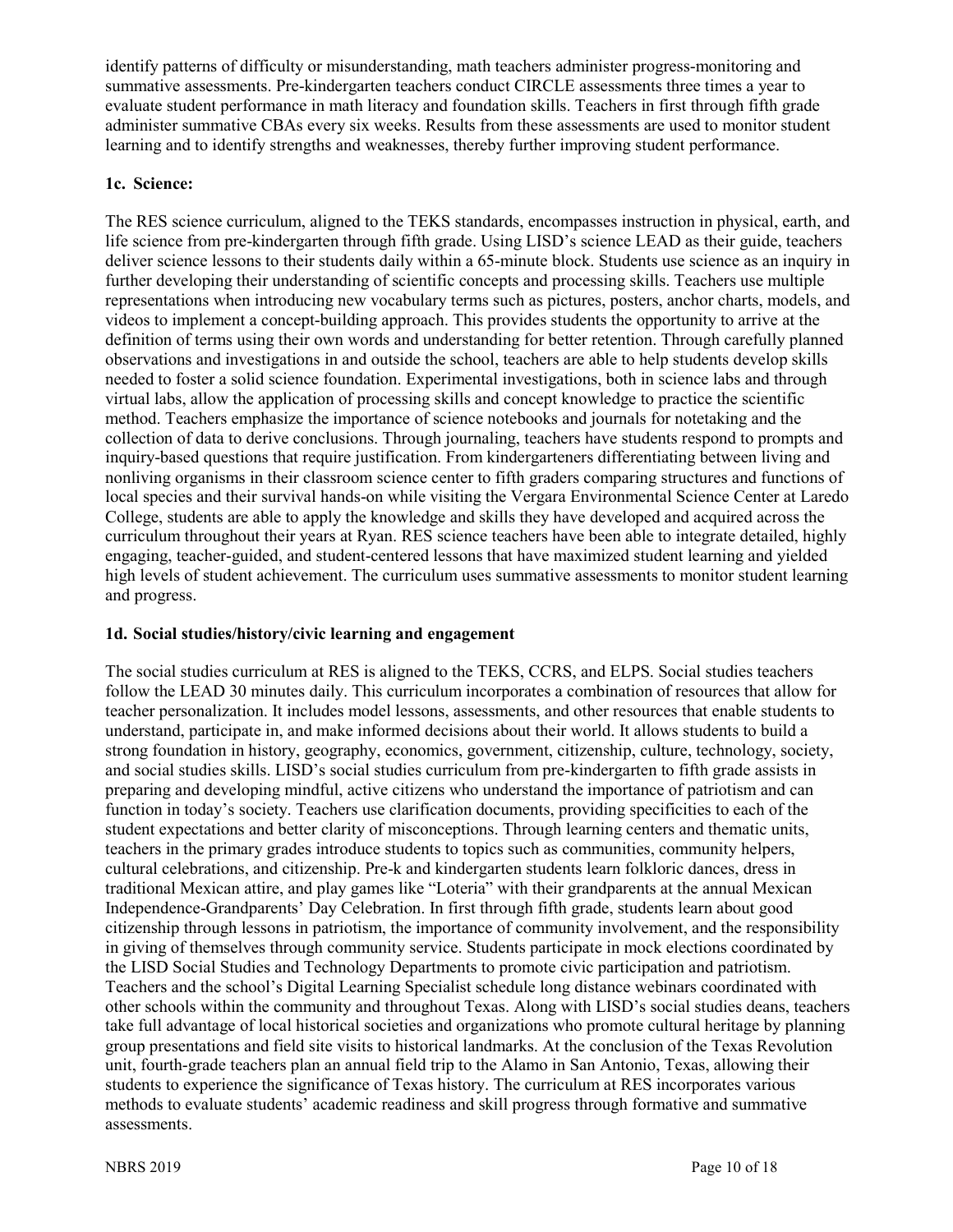#### **1e. For secondary schools:**

#### **1f. For schools that offer preschool for three- and four-year old students:**

The full day three and four-year-old pre-kindergarten program provides the fundamentals for social and emotional development, language and communication, and emergent literacy. The curriculum follows the Texas Pre-Kindergarten Guidelines aligned to the kindergarten TEKS. Teachers deliver instruction through thematic learning centers and student-led activities. The curriculum has a strong home-school connection involving parents and families in the learning process, thus positively affecting school readiness. The program incorporates strategies for bilingual instruction, allowing the use of the student's home language, while serving as the foundation for second language acquisition. The impact of early education is evident through data, reflecting growth from the beginning to the end of year in the CIRCLE progress monitoring system, and student achievement in the ensuing grades.

# **2. Other Curriculum Areas:**

RES provides instruction in music, dance, and the fine arts, adhering to the TEKS. Teachers introduce art elements through activities in journaling for math, science, language arts, and the art and creativity-learning center. In addition, the school has a certified music teacher who provides 45-minute curriculum-based music classes once a week for students in kindergarten through fifth grade. Students learn about music, rhyming, singing, and movement. He also teaches music components such as instrument facts, music beats, and sounds. Students are introduced to musical instruments such as the xylophone, ukulele, piano, and guitar. Students participate in the school choir, LISD's Honors Choir, and perform in school functions and community events throughout the year.

RES is dedicated to each student's physical development through a TEKS-based structured PE and health and nutrition program. The school has two certified PE coaches and five para-professional assistants. Students from pre-kindergarten through fifth grade attend 45-minute PE instructional blocks four days per week. Coaches create activity plans that incorporate cardio, strength training, and endurance. A typical rotation includes stations such as jumping rope for endurance, stretching for flexibility, push-ups for strength training, and running for cardio. Coaches also train and practice with students for seasonal sports such as flag football, volleyball, basketball, track, cross country, and soccer throughout the school year. Students in second grade are offered swimming lessons at LISD's aquatic center. In addition, they participate in a personal safety education program that helps them replace fear with skills and knowledge, empower their critical thinking, and apply resistance. Students in third through fifth grade are required to complete a fitness gram twice a year to assess their physical progress and growth.

RES staff also focuses on nutrition instruction and awareness. While teachers present lessons on health and nutrition in the classroom coaches address the importance of having a healthy and well-balanced diet. The LISD Child Nutrition Program (CNP) staff provides healthy free breakfast and lunch meals to all students. Pre-kindergarten students and teachers partake in a family style lunch simulating a meal at home. While modeling proper table manners, teachers encourage their students to try new foods and discuss their nutritional value. The LISD Elementary Menu Advisory Committee, comprised of third and fourth graders, meets twice a year to taste test new menu items, vote on menu options, and provide feedback to the CNP.

NBRS 2019 Page 11 of 18 RES staff believes that the effective use of technology supports student learning as much as it does the teaching. Teachers provide learning opportunities for students from pre-kindergarten to fifth grade to increase their technology proficiency. RES has three computer labs, iPad carts, and desktops in the classrooms and library. The school Digital Learning Specialist and two lab managers provide opportunities for students in first through fifth grade to use digital tools and resources such as learning.com to reinforce and promote TEKS based technology proficiency. In addition to daily access in their classrooms, kindergarten through fifth grade students attend a computer literacy lab once a week for 30 minutes where they use basic hardware and software computer applications and learn about internet safety and compliance.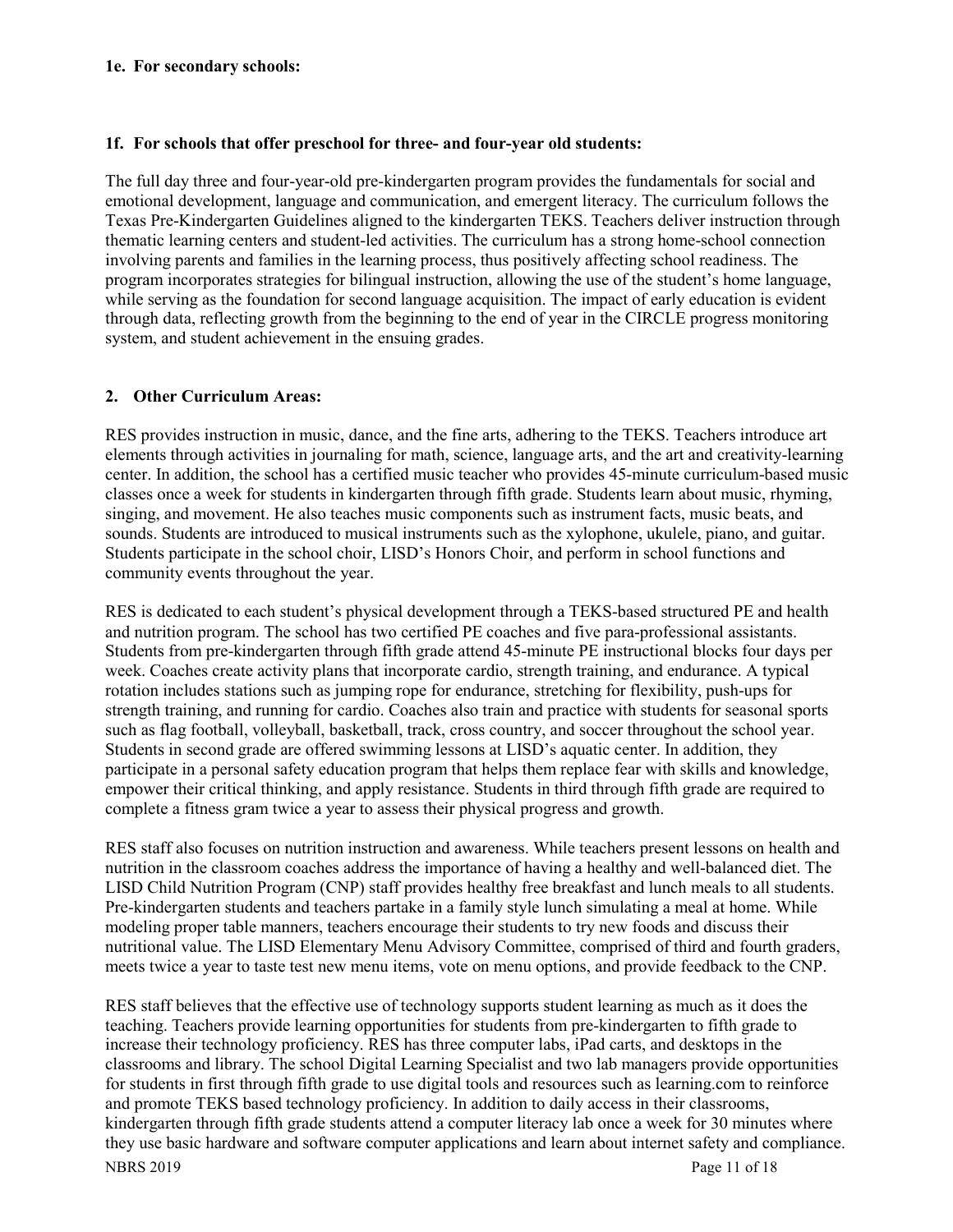Students have access to textbooks online and use technology for research or school projects. The librarian offers resources and support for all students at their weekly 45-minute visit to the library. After researching, students may opt to present their information using audio/video applications they have learned such as Flipgrid, Seesaw, iMovie, and PuppetEDU. They participate in coding and the Technology Club and use creative thinking to develop new ideas or products. Students explore virtual environments and programming languages to enhance their learning and compete at the LISD Tech Expo. All students also participate in Digital Day and the annual "Hour of Code," a global movement of the one-hour introduction to computer science and programming. RES also has a full cast and crew that broadcast news and announcements through YouTube Live every morning.

To enhance character building, the school uses a social-emotional teaching program that cultivates strong classroom relationships with pre-kindergarten through fifth grade students. Aligned to research-based practices, this Collaborative for Academic, Social and Emotional Learning (CASEL) SELect (Social and Emotional Learning) program, promotes problem solving and decision-making. It provides specialized teaching strategies incorporated into daily classroom activities to develop tolerant, compassionate, and caring adults. It includes units in citizenship, fairness, responsibility, and respect. This program enhances the student's ability to succeed in school, careers, and life. It provides a foundation for a safe and positive learning environment while building healthy relationships and supportive classroom communities.

# **3. Special Populations:**

RES staff believes in meeting the needs of all students to ensure academic achievement. Upon careful study of data from 2016 to 2018, it was determined that there was an achievement gap of more than 20% points between the test scores of all students and the scores of EL and SE students. With the use of evidence-based practices, teacher tailored instruction, and the monitoring of the effectiveness of interventions and assessments, RES has been able to close the achievement gap.

At RES formative and summative assessments are an integral part of data gathering and analysis. At the beginning of the school year, teachers and administrators disaggregate campus data from summative assessments such as the State of Texas Assessments of Academic Readiness (STAAR), TPRI, and the CIRCLE Progress Monitoring System. These results along with current data from benchmarks and CBAs are used to identify the school's performance, to periodically gauge student learning, and evaluate the learning process. During weekly meetings of the professional learning communities (PLCs), RES teachers discuss best practices, monitor student progress, and share formative assessment resources aligned to the TEKS. Implemented at RES for improving instructional practices and student academic achievement is the development of yearly student learning objectives (SLOs). This process allows for setting goals for student learning and for the use of data to monitor student progress throughout the year. With this process, teachers reflect on their pedagogy, strengths and weaknesses, and the selection of strategies for goal attainment. Teachers differentiate instructional content and incorporate tiered activities with levels of support, challenge, or complexity. They vary the length of time for a task for struggling learners and encourage their advanced learners to carry out a topic in greater depth.

Student progress is regularly monitored. Teachers and administrators study course failure reports during PLCs and complete an "Efforts to Resolve Failing Grades" form to document student support. After formative assessments, teachers develop action plans for areas of weakness and strategies to address concerns. Plans are used for prescriptive intervention during the day and for after-school tutorials. For additional intervention, support is documented through the Response to Intervention (RtI) committee. The committee meets 6–8 weeks to monitor progress and make recommendations. Members decide on continued support, further evaluation, or RtI exit. Students who require additional support due to other disabilities may qualify for services through the SE program. Individualized educational plans (IEPs) or accommodation plans through Section 504 are developed for each student providing the support needed.

NBRS 2019 Page 12 of 18 For ELs, the classroom teacher develops instructional accommodation plans at the beginning of the year based on the student's language proficiency. These strategies are for instructional use and are reviewed and reevaluated at the middle and end of the year. In addition, the Language Proficiency Assessment Committee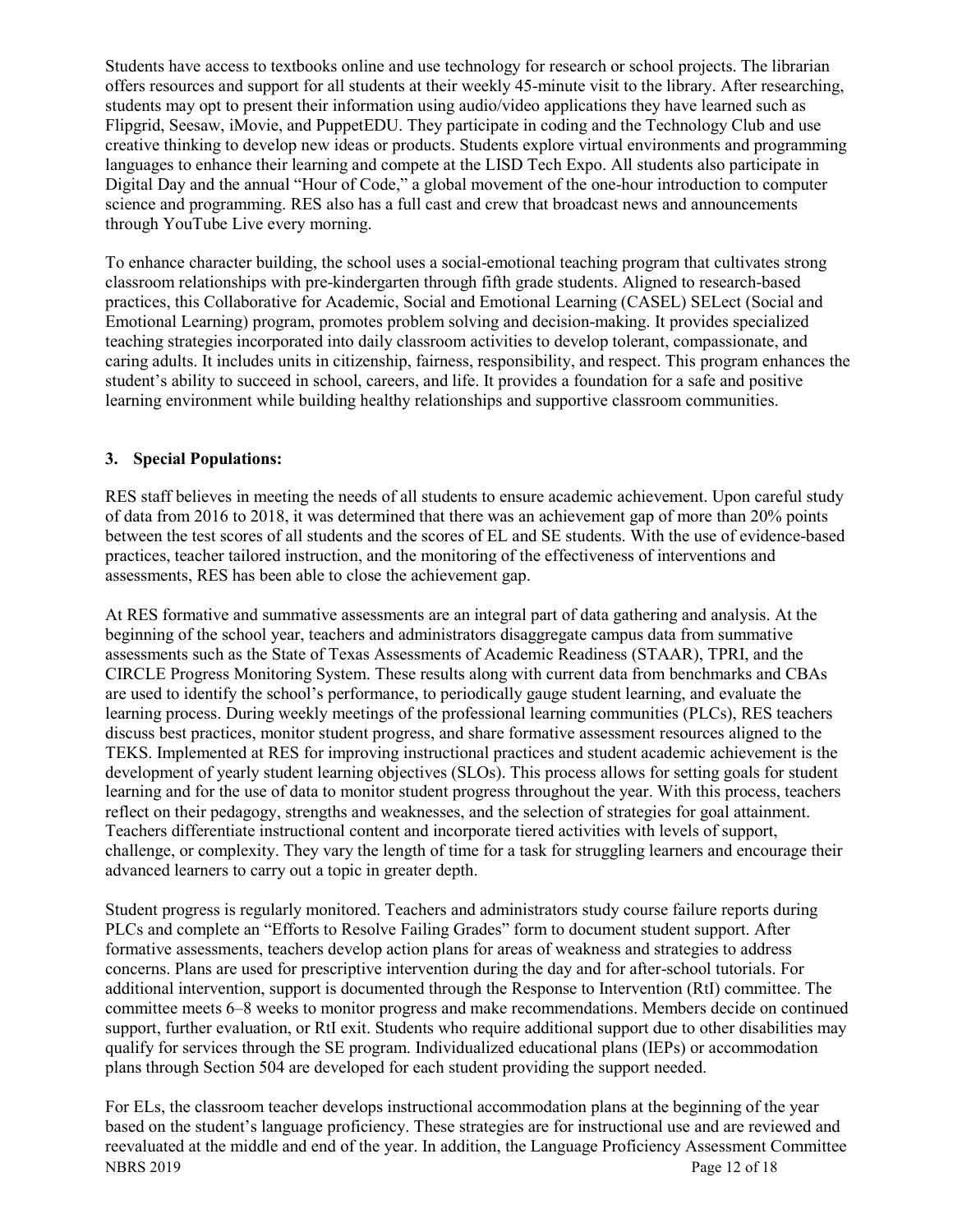(LPAC) meets every grading period to monitor those students participating in the Bilingual Program as well as those exited.

RES offers Trailblazer classes for GT and high performing students in first through fifth grade. Teachers use resources to differentiate instruction with a challenging curriculum using Kaplan's Depth and Complexity Icons to strengthen thinking skills and cognitive operations. Trailblazer classes follow performance standards that enhance LISD's GT program with guidelines aligned with the Texas State Plan for the Education of Gifted/Talented Students. Students present their research activities and projects at the school's GT Showcase held twice a year.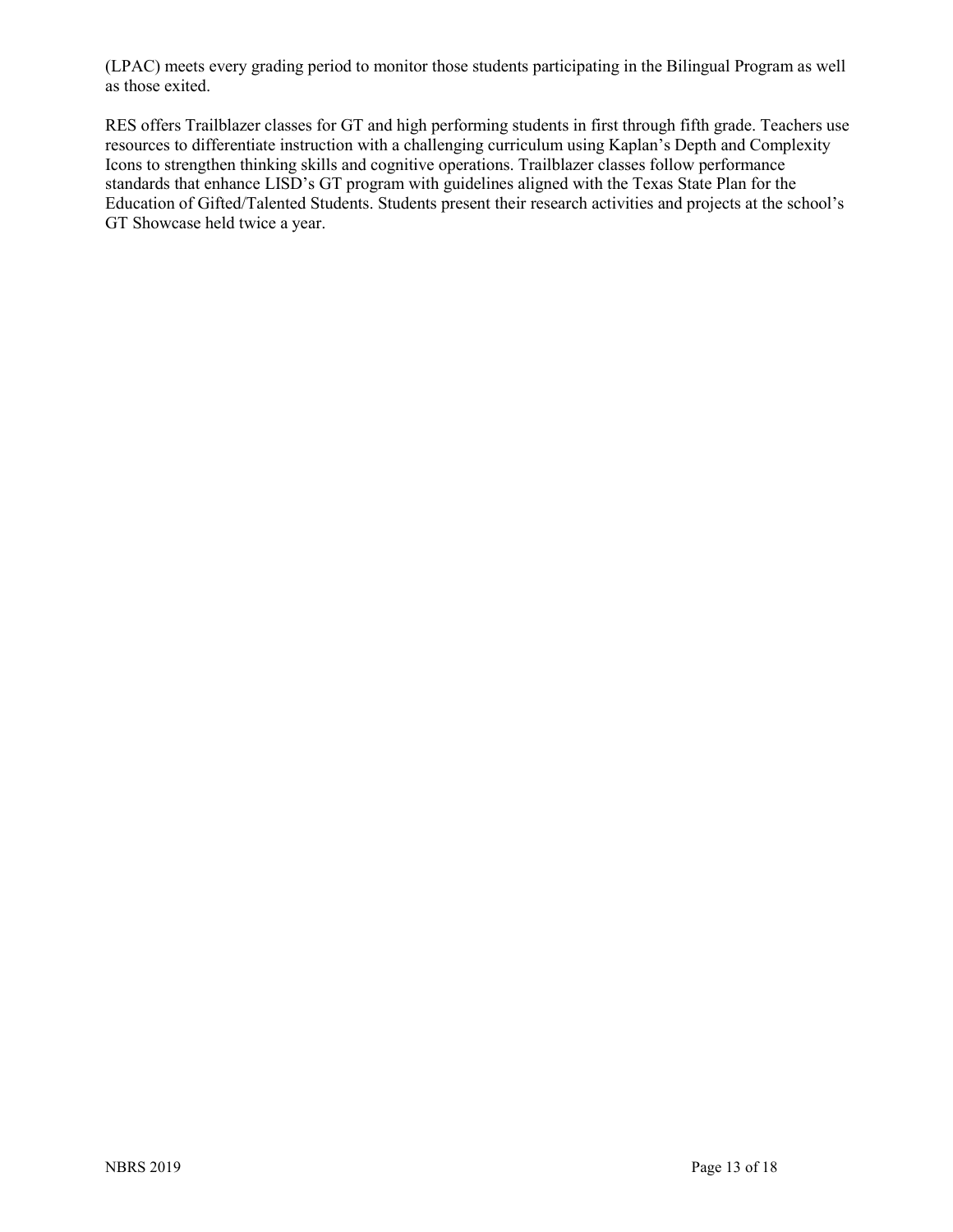# **1. School Climate/Culture:**

RES encourages a positive school climate and culture promoting respect, collaboration, and communication among all stakeholders. Staff promotes the long-term development of its students by addressing their physical, emotional, and social needs. Various school assemblies held throughout the year cultivate social skills and build character. Counselors hold individual and group sessions to address academic, behavioral, and emotional issues, along with attendance concerns. Administrators ensure that the school provides a safe, secure, healthy learning environment designed to nurture positive, academic, social, and life skills development.

Students partake in activities that promote their academic growth and foster the development of their social and emotional well-being. RES offers a variety of school clubs that encourage participation of student participation. Sports teams, the dance team, and choir are popular extracurricular activities that develop collaboration and teamwork. Clubs and organizations such as the National Elementary Honor Society, Chess Club, Technology Team, and University Intercollegiate League competitions offer the opportunity for the students to highlight their talent, leadership skills, and academic success.

RES student achievement is celebrated at the "Bobcats of the Month" ceremony at PTO meetings. Teachers select the class "Student of the Month" for good citizenship, the "Bobcat Whiz Kid" for outstanding work in math and science, and the "Aspiring and Creative Reader-Writer" for students excelling in reading and language arts. Weekly popcorn parties are held for classes with perfect attendance. Award ceremonies are held at the end of the school year to reward students for their academic achievement, perfect attendance, and for participating in clubs and teams. In addition, students with perfect attendance and honor roll throughout the year are rewarded with an all-expense paid field trip to Sea World in San Antonio, Texas.

The success of the school is attributed to dedicated teachers committed to fostering a positive environment conducive to learning. Teacher turnover is minimal, as most teachers have taught at the campus from five to over thirty years. Communication and collaboration are key to creating a culture of respect and professionalism amongst staff. Weekly PLCs meetings are held with all grade level teams to communicate school initiatives and activities. Teachers are provided with adequate and timely support to help in their professional development. Through one-on-one sessions with administrators, teachers have the opportunity to voice personal concerns and professional needs.

The hard work and dedication of RES teachers is celebrated throughout the year. Beginning the year with a Back to School breakfast and continuing with a Thanksgiving luncheon, Christmas Posada, and Teacher Appreciation Week festivities, RES staff delight in their comaraderie and shared accomplishments. The strong sense of unity in the "Ryan Family" is reflective of the school's mission to provide a school community where all stakeholders play an integral part in the school's success.

# **2. Engaging Families and Community:**

Communication within the school community is a top priority at RES. Parents are kept abreast of school and district initiatives, goals, and upcoming events through School Messenger, the school's website, newsletters and calendars, social media, the school marquee, and monthly PTO meetings. Parents assist in monitoring student progress by accessing their child's grades through the Parent Portal. Teachers schedule parent conferences to discuss student concerns and oftentimes include the administrator and counselor. Partnerships with different community agencies such as the Border Region Behavior Health Center's, Child, Adolescent, and Parent Services (CAPS) program, Serving Children and Adults in Need (SCAN),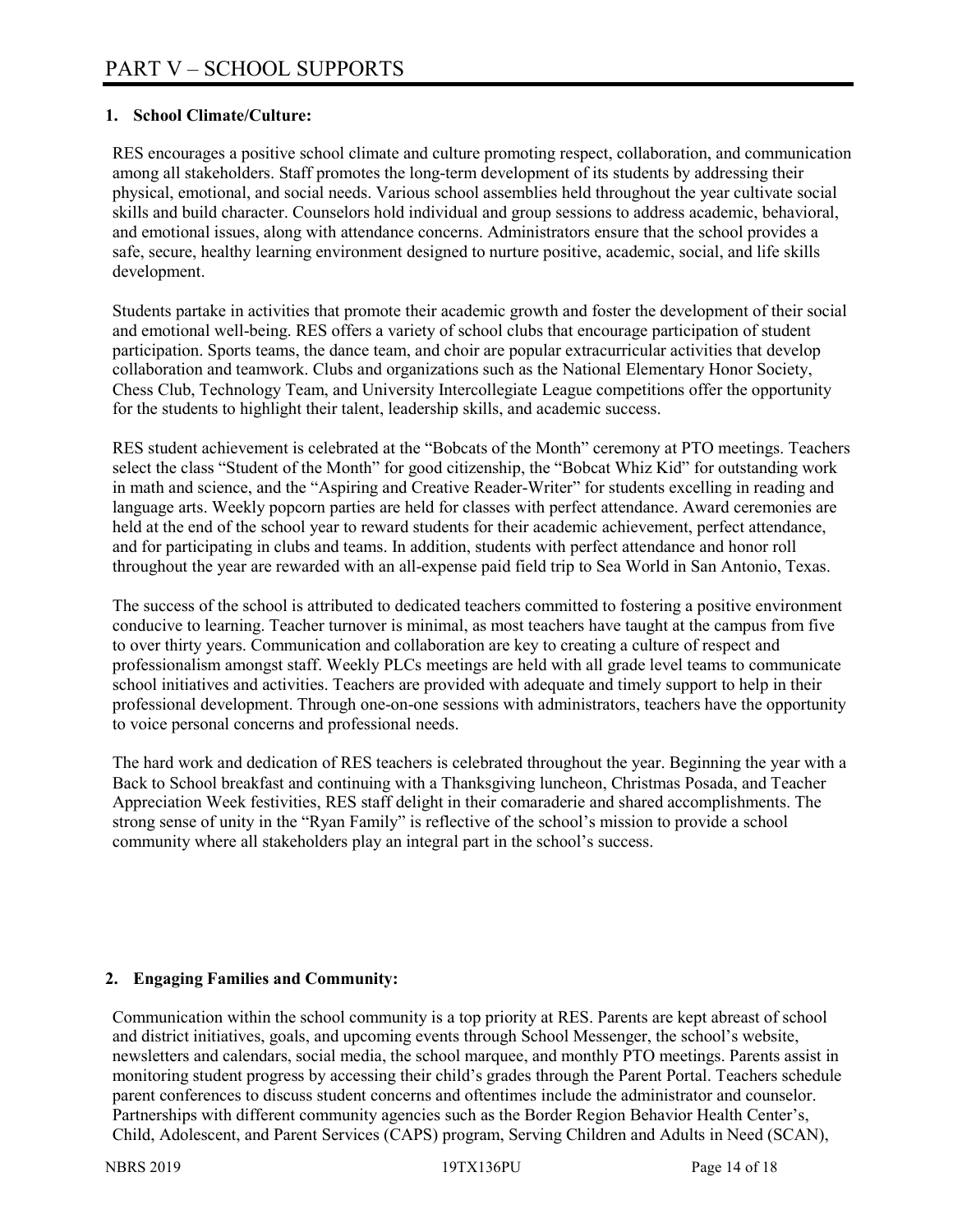and People with Ideas of Love, Liberty, Acceptance and Respect (PILLAR) provide additional support for families when needed.

Parental involvement plays an integral part in constructing an educational facility that is reflective of collaboration and commitment to excellence. The RES Parental Involvement Program has shown a steady increase in the number of volunteers. The school's Parental Involvement Liaison plans and monitors different personal development sessions covering an array of topics including creative arts and crafts, preparing healthy meals, and literacy development at home.

Family involvement contributes to student success. Therefore, RES plans year-round events to encourage parent and community participation. The school year begins with "Meet the Teacher Night" where new relationships are formed and expectations are shared with students and parents, followed by "Grandparent's Day Open House" coupled with a Mexican Independence Day Celebration. Other annual events are the Veteran's Day Recognition Ceremony, Fall Harvest Jamaica (Festival), and Family Reading Night. Report Card Nights occur every six weeks as well.

Participation in nonprofit organization fundraisers such as the St. Jude Children's Research Hospital "Math-A-Thon," the American Cancer Society Walk "Relay for Life," the Cystic Fibrosis Foundation "Great Strides" campaign, and the Women's City Club's "Pennies for Tennis" donation drive further develops RES's goal in promoting the awareness of social issues and encourages community involvement.

Through longtime partnerships with parents and community organizations, RES has been able to provide educational presentations addressing the needs of all our students. Law enforcement agencies such as the Laredo Police Department, the Webb County Sheriff's Department, and U.S. Customs and Border Protection conduct awareness and prevention presentations on the dangers of drugs and alcohol and the importance of personal safety during Red Ribbon Week. The Webb County Children's Advocacy Center provides presentations on bullying and child abuse. Texas A&M International University (TAMIU) and Junior Achievement of Laredo provide activities related to health, educational, and personal achievement. Parent and community involvement is evident at RES. The school's success would not be possible without the dedication and support of our parents and local community organizations.

#### **3. Professional Development:**

RES staff is committed to continuous improvement with effective instructional practices that target the needs of the 21st century learner. The school is a community of learners composed of students, faculty, and administrators. At RES, professional development (PD) is an ongoing process positively influencing student achievement. PD is aligned to the "Fundamental 5: Formula for Quality Instruction," the LEAD, and the TEKS. RES takes advantage of professional development opportunities provided by the Curriculum and Instruction Department (C&I), the Region 1 Education Service Center, campus-based PLCs, online training, and continuing education courses offered at TAMIU.

RES has weekly PLC meetings during planning periods where teachers, administrators, and support staff share practices, analyze student achievement data, identify learning challenges, and create action plans. Teachers ensure that instruction focuses on the Depth of Knowledge (DOK) levels, from recalling facts and information to making connections and extensions for complex reasoning. Collaborative planning and learning in all core content areas provide teachers the opportunity to hone in on the wealth of experience and training that exists among faculty and staff. RES has a legacy of cultivating committed and caring instructors that are self-directed learners. With the partnership with TAMIU, many teachers have continued their postgraduate studies in the field of education. These teachers share this knowledge with novice educators through mentoring.

NBRS 2019 Page 15 of 18 Ongoing professional development for RES administrators and Instructional Specialists is provided by the district. RES administrators attend a Leadership Summit to commence the year. Monthly trainings keep all school administrators abreast of district initiatives and instructional updates. Through turnaround trainings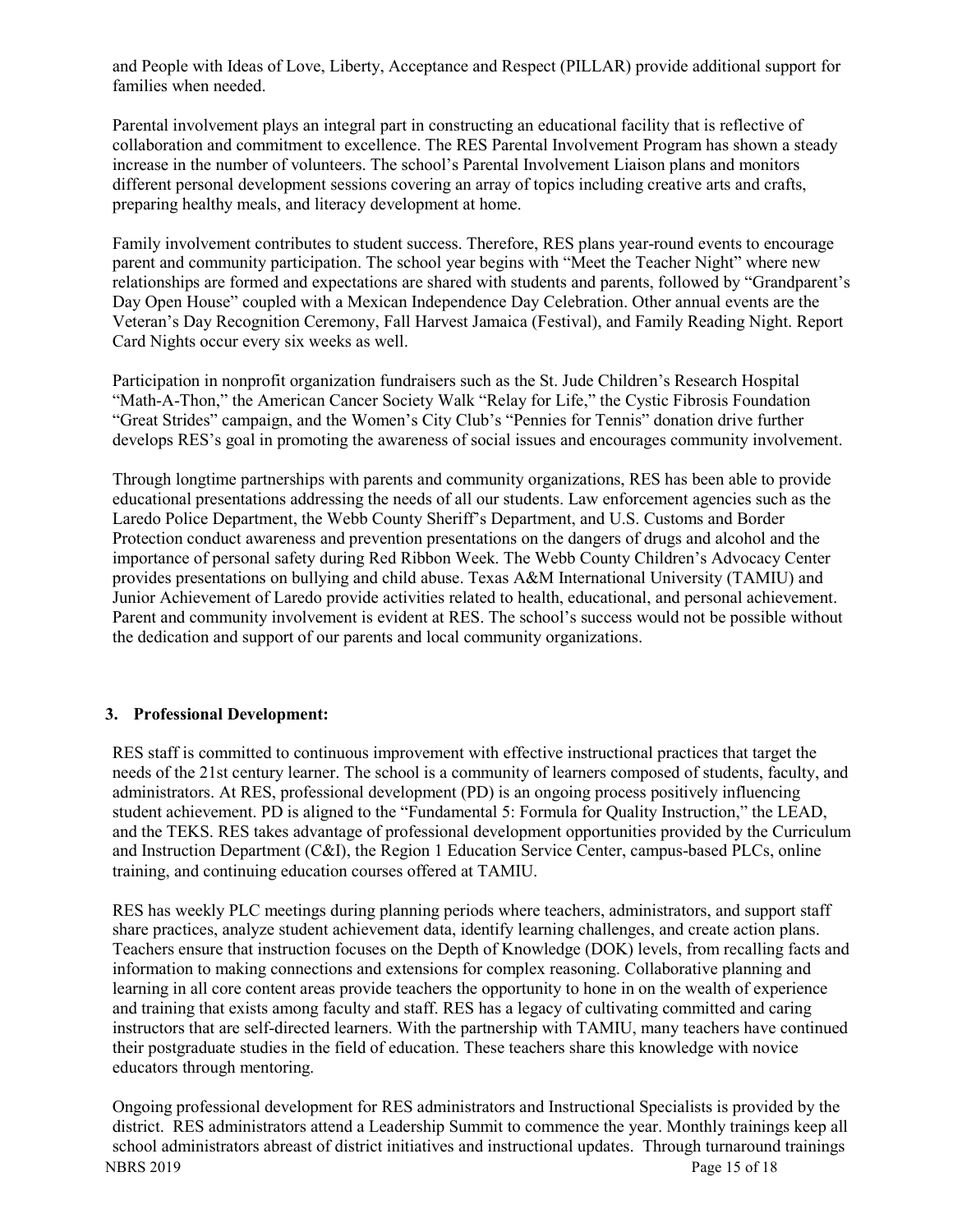from administrators and instructional specialist, teachers get continuous support on the implementation of new programs, delivery of instruction, data analysis, instructional strategies, differentiation for all subgroups, and best practices.

RES strives to implement a cycle of continuous improvement to ensure educators are supported when addressing the identified areas of need. Analysis of student data and educator needs allows for the planning of prescribed professional development. Year-round PD sessions are offered by C&I and hired consultants to provide RES teachers training on writing instruction, along with data analysis and state standards. PD is readily available, as teachers have access to online training websites provided by LISD and TEA. RES has a Digital Learning Specialist who provides weekly trainings and updates on new web-based programs and software. The combination of prescribed professional development and the district's efficacy in building capacity is at the core of the school's success.

Engaging in these modalities of PD keeps RES staff current on new instructional methods, technology integration, and student learning needs. Adopting practices of continuous improvement through highquality PD has empowered RES staff in closing achievement gaps, specifically among the EL and SE students.

# **4. School Leadership:**

RES's leadership philosophy consists of one clear goal—student success. The principal, with a collaborative leadership style, assumes her role with two tasks in mind: to ensure high-quality instruction with intense student learning and to provide a safe, secure, and healthy learning environment. By empowering teachers and staff, she has established a sense of community and pride. Her servitude and effective communication have helped create open lines of communication as she allows stakeholders such as assistant principals, the Instructional Specialist, Leadership Team members (Lead Teachers and Support Staff), and the Parental Involvement Liaison to take part in decision making, thereby promoting school improvement and student progress.

Ensuring that the focus of programs and resources remains on student achievement, RES assistant principals review district and campus policies regularly and ensure that staff follow them. Together with their principal, they provide teachers with clear expectations on school attendance, compliance, district initiatives, and campus goals. They hold parent conferences to address student academic concerns, truancy, and discipline issues. The administrators also monitor curriculum and instruction through classroom walkthroughs and evaluations and provide timely feedback to teachers and staff to adjust or improve the delivery of instruction. They track intervention programs and oversee the planning of staff development needs. Administrators supervise the school budget to ensure that resources are utilized and allocated where necessary while following program policies. Ultimately, the most important role of the school administrators is to ensure that the focus of all stakeholders remains on student achievement and success.

Working alongside her administrators, the RES Instructional Specialist serves a vital role on campus. Her duties include generating data reports for instruction and intervention as well as planning with teachers and providing instructional support in all academic areas. She updates teachers on district initiatives during weekly PLC meetings, grade level planning, or at meetings held after school.

The RES Leadership Team is composed of the school administrators, lead teachers, and support staff including the counselors, librarian, and Instructional Specialist. This team of school leaders holds courageous conversations as they continuously meet to analyze data and make an assessment on intervention and tutorial plans. In addition, this team makes decisions on school budgetary and staff development needs, along with scheduling of upcoming school events. Lead Teachers guide their grade level during planning sessions to set clear goals by using data to measure student learning and monitor progress. The success of RES is contingent on the systems of collaboration established by the school's administration. The team of educators and administrators understands the importance of effective communication and collaboration for student success.